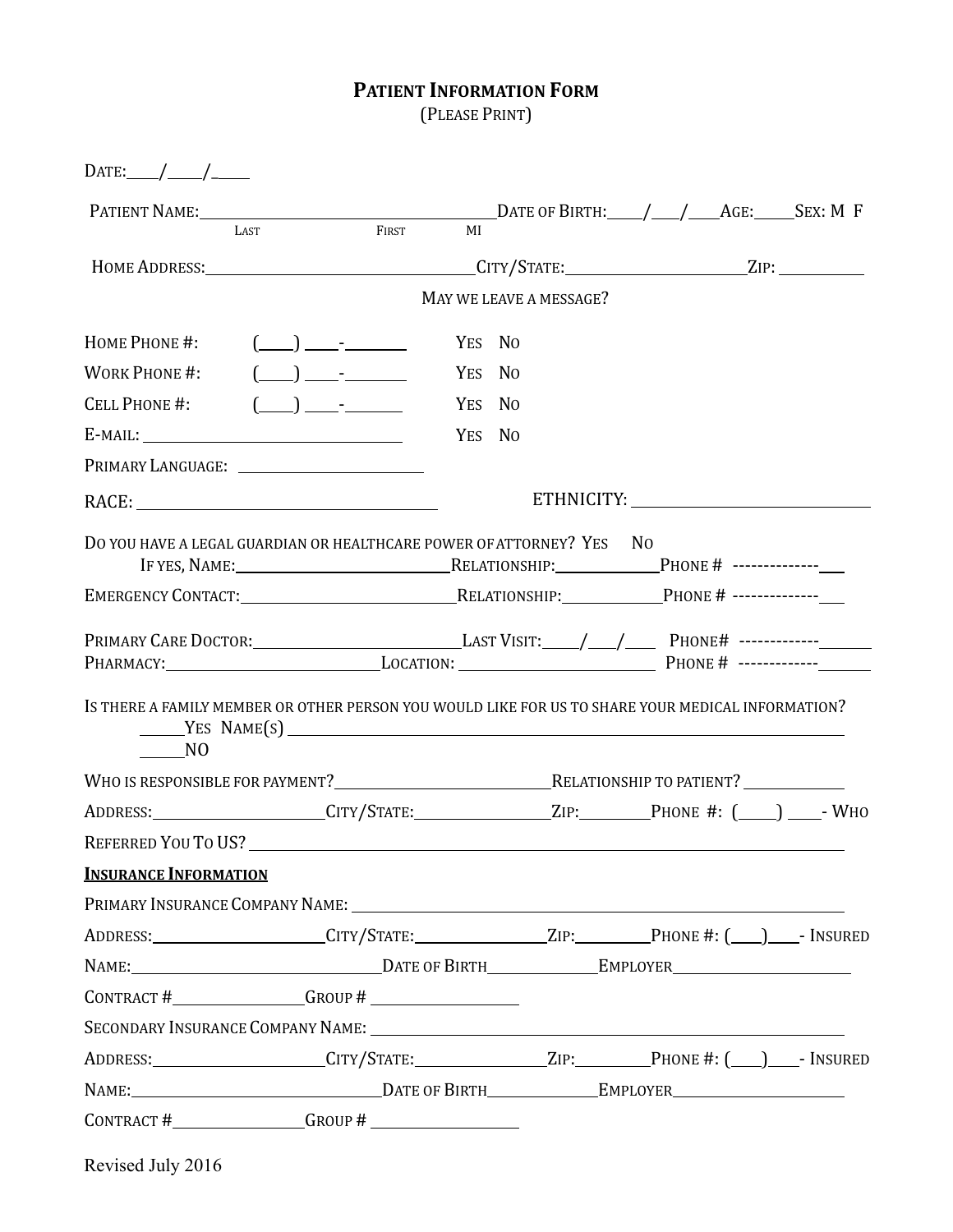| <b>PATIENT NAME:</b>  |  |
|-----------------------|--|
| <b>DATE OF BIRTH:</b> |  |

PLEASE LIST ALL MEDICATIONS YOU ARE CURRENTLY TAKING (INCLUDE PRESCRIPTIONS, OVER-THE-COUNTER MEDS AND HERBAL SUPPLEMENTS):

| AND HERBAL SUPPLEMENTSJ.<br><b>NAME</b>                                                                                                                                                                                       | <b>DOSE</b>                                                         |                                                                                                                                                                                          | HOW OFTEN DO YOU TAKE? |
|-------------------------------------------------------------------------------------------------------------------------------------------------------------------------------------------------------------------------------|---------------------------------------------------------------------|------------------------------------------------------------------------------------------------------------------------------------------------------------------------------------------|------------------------|
|                                                                                                                                                                                                                               |                                                                     |                                                                                                                                                                                          |                        |
| PLEASE LIST ALL PRIOR SURGERIES:<br><b>TYPE OF SURGERY</b>                                                                                                                                                                    |                                                                     | DATE TYPE OF SURGERY                                                                                                                                                                     | <b>DATE</b>            |
| PLEASE LIST ALL PRIOR HOSPITALIZATIONS (OTHER THAN FOR SURGERY):<br><b>REASON FOR HOSPITALIZATION</b><br><u> 1989 - Johann John Stone, markin film yn y brening yn y brening yn y brening y brening yn y brening y brenin</u> | <b>DATE</b><br><u> 1986 - Johann Stein, Amerikaansk politiker (</u> | <b>REASON FOR HOSPITALIZATION</b>                                                                                                                                                        | <b>DATE</b>            |
| <b>SOCIAL HISTORY</b><br>USE OF ALCOHOL: $\Box$ Never $\Box$ No longer use $\Box$ History of alcohol abuse                                                                                                                    |                                                                     | MARITAL STATUS: <b>SINGLE</b> MARRIED PARTNERED SEPARATED <b>DIVORCED</b> WIDOWED<br>□ CURRENT USE - TYPE<br>□ RARE □ OCCASIONAL □ MODERATE □ DAILY                                      |                        |
|                                                                                                                                                                                                                               |                                                                     | USE OF TOBACCO: □ NEVER □ QUIT - HOW LONG AGO? _______ SMOKE_____PACKS/DAY FOR_____YEARS                                                                                                 |                        |
|                                                                                                                                                                                                                               |                                                                     | USE OF RECREATIONAL DRUGS: $\Box$ NEVER $\Box$ QUIT - HOW LONG AGO? _______TYPE ________________________                                                                                 |                        |
|                                                                                                                                                                                                                               |                                                                     | □ CURRENT USE - TYPE_____________□ RARE □ OCCASIONAL □ MODERATE □ DAILY                                                                                                                  |                        |
|                                                                                                                                                                                                                               |                                                                     |                                                                                                                                                                                          |                        |
|                                                                                                                                                                                                                               |                                                                     | HOW MUCH ARE YOU ON YOUR FEET AT WORK? $\Box$ 10% $\Box$ 25% $\Box$ 50% $\Box$ 75% $\Box$ 100%                                                                                           |                        |
|                                                                                                                                                                                                                               |                                                                     | ELDERLY OR DISABLED FAMILY MEMBER 0 OTHER                                                                                                                                                |                        |
|                                                                                                                                                                                                                               |                                                                     | EXERCISE: $\Box$ NEVER $\Box$ RARE $\Box$ OCCASIONAL $\Box$ WEEKLY $\Box$ SEVERAL TIMES A WEEK $\Box$ DAILY                                                                              |                        |
| TYPES OF EXERCISE: THE CONTROL OF EXERCISE:                                                                                                                                                                                   |                                                                     |                                                                                                                                                                                          |                        |
| <b>FAMILY HISTORY</b><br>RHEUMATOID ARTHRITIS   OTHER                                                                                                                                                                         |                                                                     | DO YOU HAVE A FAMILY HISTORY OF: □ DIABETES: TYPE 1 OR TYPE 2 □ CANCER □ HEART DISEASE<br>$\Box$ High Blood Pressure $\Box$ Stroke $\Box$ Coronary Artery Disease $\Box$ Thyroid Disease |                        |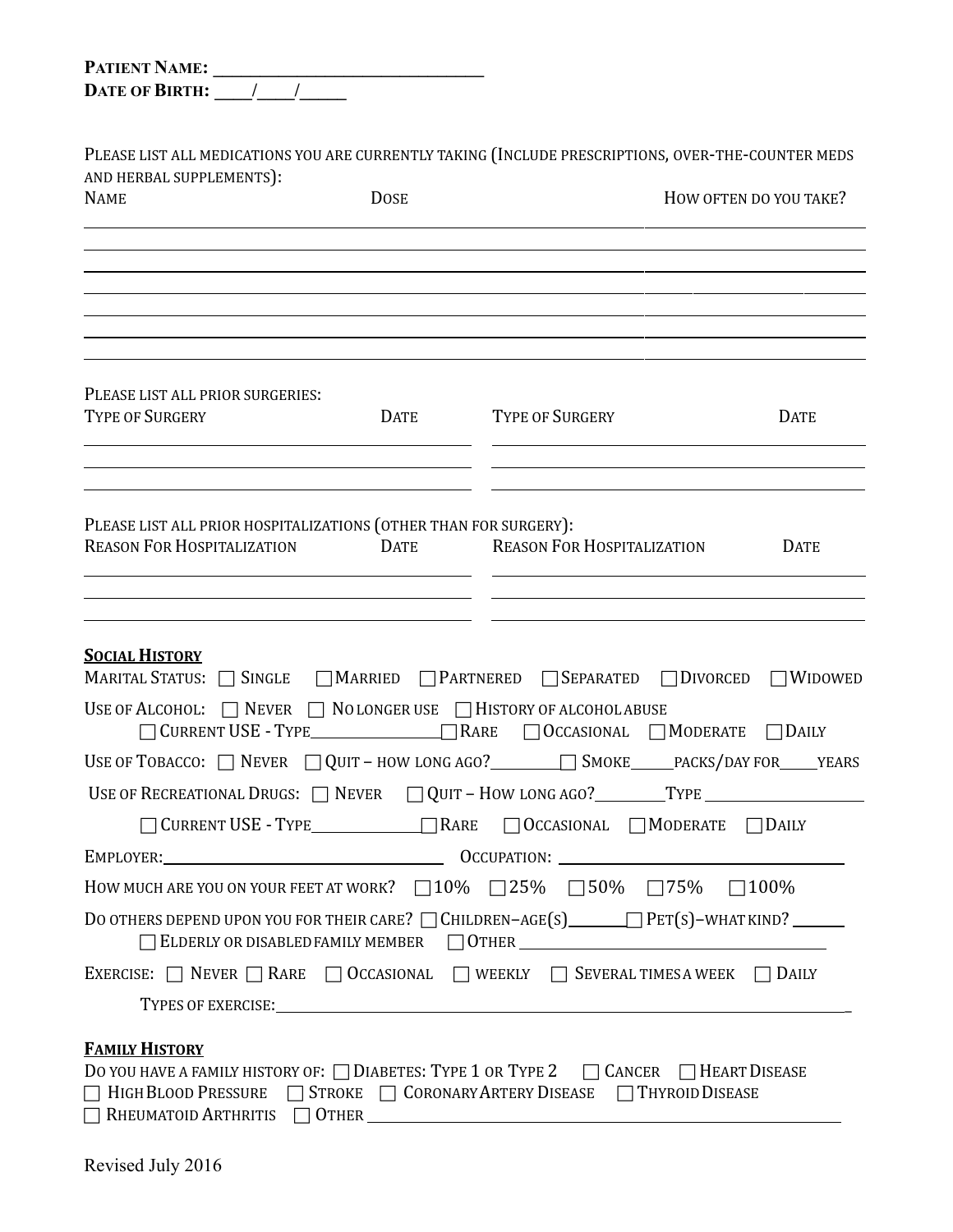| <b>PATIENT NAME:</b>  |  |  |
|-----------------------|--|--|
| <b>DATE OF BIRTH:</b> |  |  |

## **YOUR MEDICAL HISTORY**

| ALLERGIES: $\Box$ Medications                                        |              |  |
|----------------------------------------------------------------------|--------------|--|
| $\sqcap$ Anesthesia                                                  | $\Box$ Foods |  |
| $\Box$ TAPE $\Box$ LATEX $\Box$ SHELLFISH $\Box$ IODINE $\Box$ OTHER |              |  |
| $\Box$ None Known                                                    |              |  |

HAVE YOU EVER HAD ANY OF THE FOLLOWING?

| <b>ACID REFLUX</b>                            | Y | N           | FIBROMYALGIA                 | Y | N | NEUROPATHY                 | Y | N           |
|-----------------------------------------------|---|-------------|------------------------------|---|---|----------------------------|---|-------------|
| ANEMIA                                        | Y | $\mathbf N$ | GOUT                         | Y | N | <b>OPEN SORES</b>          | Y | $N_{\odot}$ |
| <b>ARTHRITIS</b>                              | Y | $\mathbf N$ | <b>HEART ATTACK</b>          | Y | N | PNEUMONIA                  | Y | N           |
| <b>ASTHMA</b>                                 | Y | N           | HEART DISEASE/FAILURE        | Y | N | <b>POLIO</b>               | Y | $N_{\rm}$   |
| <b>BACK TROUBLE</b>                           | Y | N           | <b>HEPATITIS</b>             | Y | N | <b>RHEUMATIC FEVER</b>     | Y | N           |
| <b>BLADDER INFECTIONS</b>                     | Y | N           | $HIV+ / AIDS$                | Y | N | <b>SICKLE CELL DISEASE</b> | Y | N           |
| <b>ABNORMAL BLEEDING</b>                      | Y | N           | <b>HIGH BLOOD PRESSURE</b>   | Y | N | <b>SKIN DISORDER</b>       | Y | N           |
| <b>BLOOD CLOTS</b>                            | Y | N           | <b>KIDNEY DISEASE</b>        | Y | N | <b>SLEEP APNEA</b>         | Y | $N_{\odot}$ |
| <b>BLOOD TRANSFUSION</b>                      | Y | N           | <b>LIVER DISEASE</b>         | Y | N | <b>STOMACH ULCERS</b>      | Y | $N_{\odot}$ |
| BRONCHITIS/<br><b>EMPHYSEMA</b>               | Y | $\mathbf N$ | <b>LOW BLOOD PRESSURE</b>    | Y | N | <b>STROKE</b>              | Y | N           |
| <b>CANCER</b>                                 | Y | $\mathbf N$ | <b>MIGRAINE HEADACHES</b>    | Y | N | <b>THYROID DISEASE</b>     | Y | N           |
| <b>DIABETES: TYPE 1 OR</b><br>TYPE 2 (CIRCLE) | Y | N           | <b>MITRAL VALVE PROLAPSE</b> | Y | N | <b>TUBERCULOSIS</b>        | Y | $N_{\odot}$ |
| <b>OTHER CONDITIONS:</b>                      |   |             |                              |   |   |                            |   |             |

## **CURRENT PROBLEM**

WHAT SPECIFIC PROBLEM BRINGS YOU TO OUR OFFICE TODAY? \_\_\_\_\_\_\_\_\_\_\_\_\_\_\_\_\_\_\_\_\_\_\_\_\_\_\_

WHERE IS THE PAIN/PROBLEM LOCATED? PLEASE MARK ON THE PICTURESBELOW.



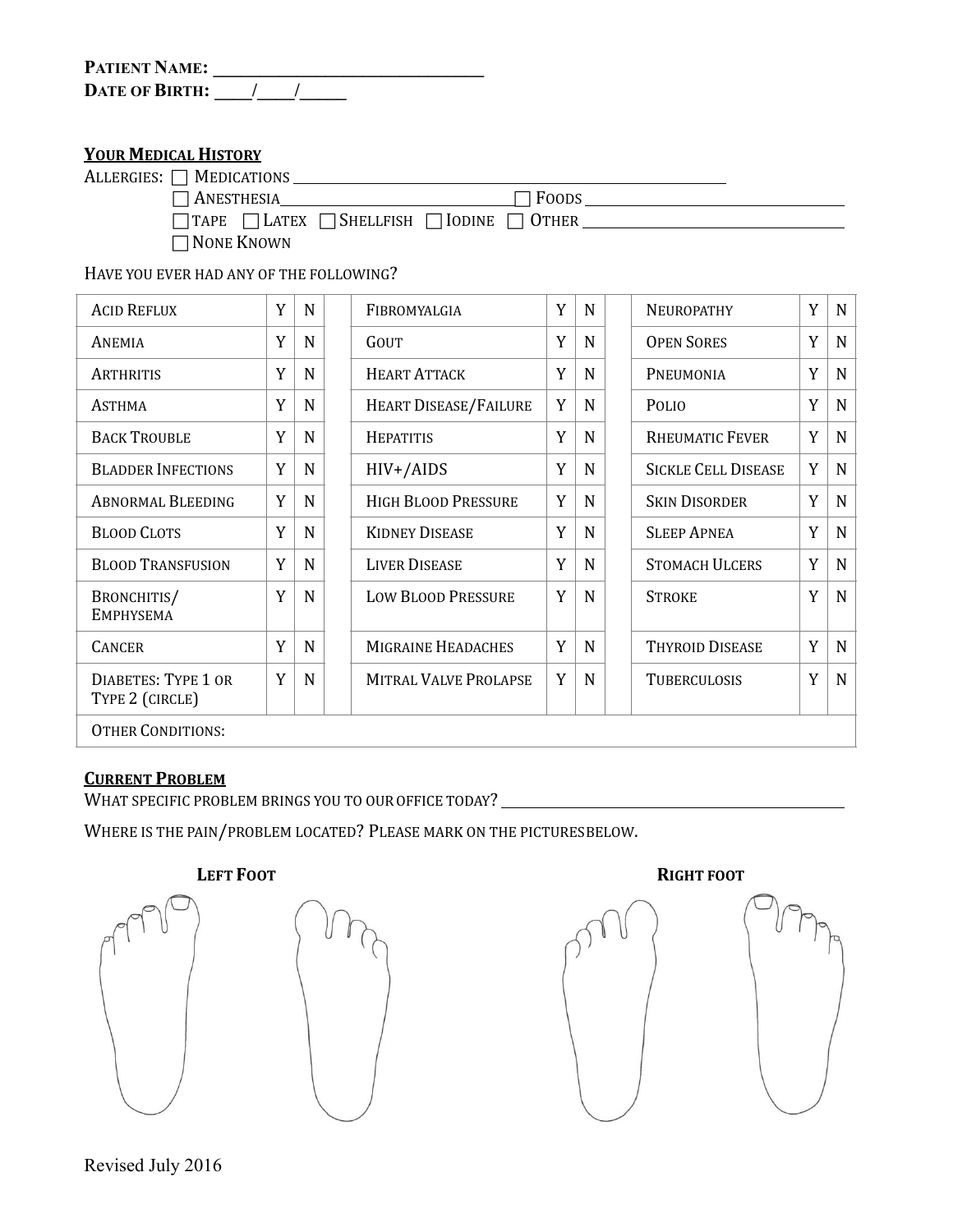



INSIDE OF FOOT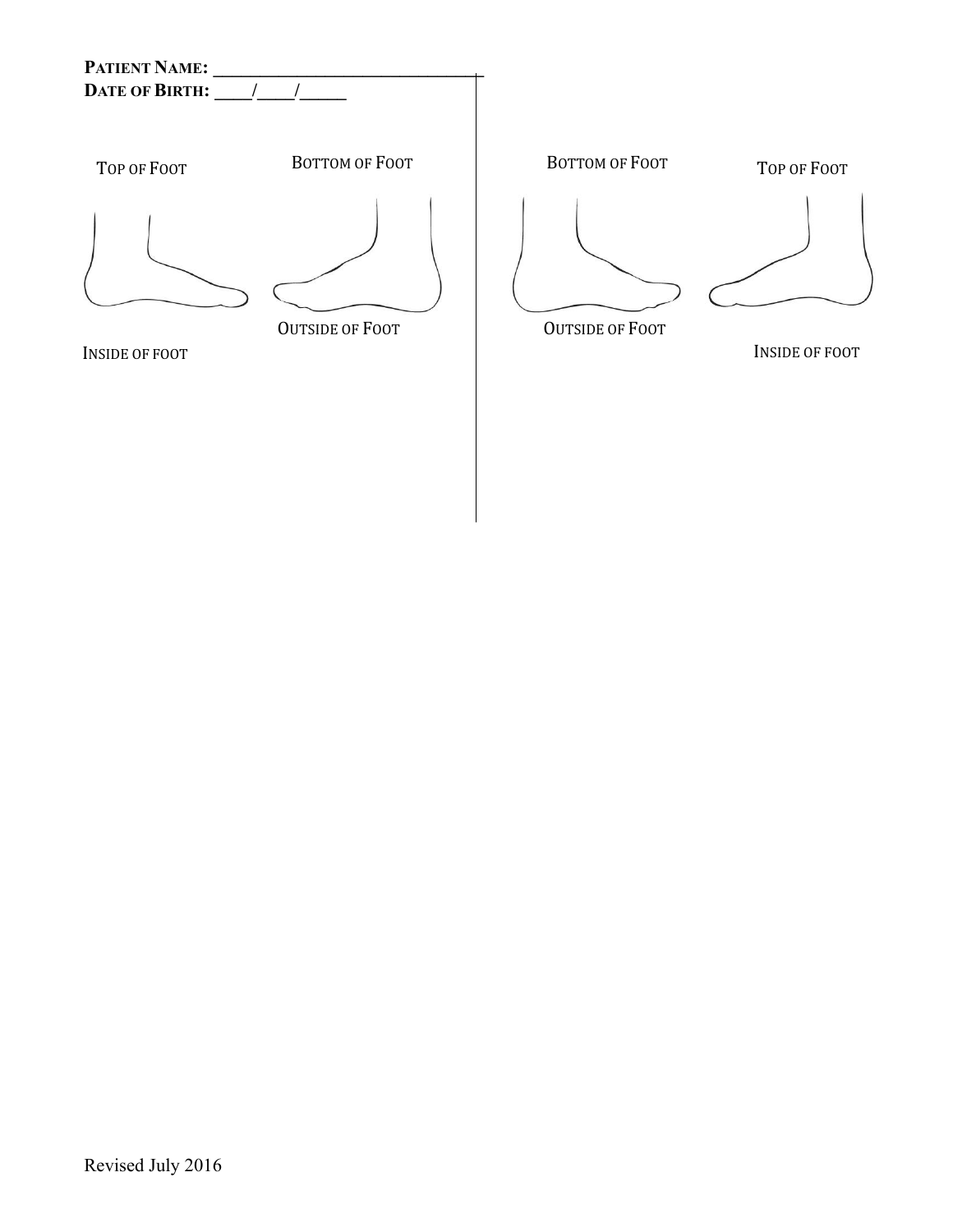| PATIENT NAME:                                                                                                                                                                                                                                    |
|--------------------------------------------------------------------------------------------------------------------------------------------------------------------------------------------------------------------------------------------------|
|                                                                                                                                                                                                                                                  |
|                                                                                                                                                                                                                                                  |
|                                                                                                                                                                                                                                                  |
| HOW LONG AGO DID THIS PROBLEM FIRST START?____________DAYS / WEEKS / MONTHS / YEARS DID                                                                                                                                                          |
| YOUR PAIN OR PROBLEM: BEGIN ALL OF A SUDDEN GRADUALLY DEVELOP OVER TIME                                                                                                                                                                          |
| How would you describe your pain? $\Box$ No pain $\Box$ Sharp $\Box$ Dull $\Box$ Aching $\Box$ Burning<br>□RADIATING ITCHING STABBING OTHER                                                                                                      |
| HOW WOULD YOU RATE YOUR PAIN ON A SCALE FROM 0 TO 10? (PLEASE CIRCLE)<br>(NO PAIN) 0 1 2 3 4 5 6 7 8 9 10 (WORST PAIN POSSIBLE)<br>SINCE THE TIME YOUR PAIN OR PROBLEM BEGAN, HAS IT: $\Box$ STAYED THE SAME $\Box$ BECOME WORSE $\Box$ IMPROVED |
| WHAT MAKES YOUR PAIN OR PROBLEM FEEL WORSE? WALKING TSTANDING TDAILY ACTIVITIES                                                                                                                                                                  |
| $\Box$ RESTING $\Box$ DRESS SHOES $\Box$ HIGH HEELS $\Box$ FLAT SHOES $\Box$ ANY CLOSED TOE SHOE                                                                                                                                                 |
|                                                                                                                                                                                                                                                  |
| WHAT TREATMENTS HAVE YOU HAD FOR THIS PROBLEM? <b>FOR THE PROBLEM CONTROL</b>                                                                                                                                                                    |
| HOW HAS THIS PROBLEM AFFECTED YOUR LIFESTYLE OR ABILITY TOWORK? ___________________________________                                                                                                                                              |
|                                                                                                                                                                                                                                                  |
| WAS THIS PROBLEM CAUSED BY AN INJURY? $\Box$ YES (DESCRIBE) $\Box$<br>N <sub>0</sub>                                                                                                                                                             |
| IF YES, WAS IT A WORK-RELATED INJURY? $\Box$ YES $\Box$ NO                                                                                                                                                                                       |
|                                                                                                                                                                                                                                                  |

TO THE BEST OF MY KNOWLEDGE, I HAVE ANSWERED THE QUESTIONS ON THIS FORM ACCURATELY. I UNDERSTAND THAT PROVIDING INCORRECT INFORMATION CAN BE DANGEROUS TO MY HEALTH. I UNDERSTAND THAT IT IS MY RESPONSIBILITY TO INFORM THE DOCTOR AND OFFICE STAFF OF ANY CHANGES IN MY MEDICAL STATUS.

| PRINT NAME OF PATIENT, PARENT OR GUARDIAN   | SIGNATURE OF DOCTOR |    |
|---------------------------------------------|---------------------|----|
| OTHER THAN PATIENT, RELATIONSHIP TO PATIENT | <b>DATE</b>         | ĪЕ |
| SIGNATURE                                   |                     |    |

DATE